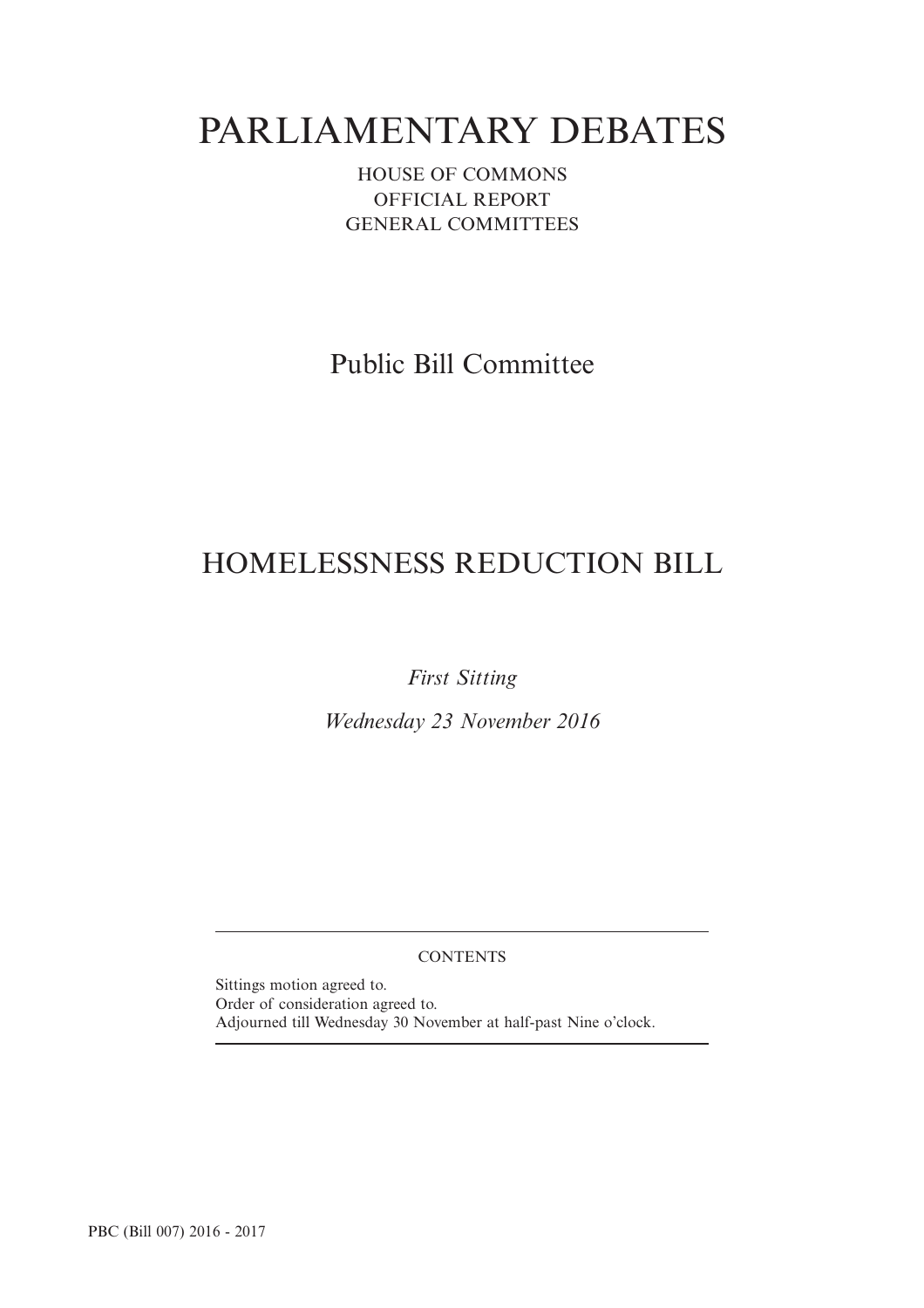No proofs can be supplied. Corrections that Members suggest for the final version of the report should be clearly marked in a copy of the report—not telephoned—and must be received in the Editor's Room, House of Commons,

### **not later than**

**Sunday 27 November 2016**

© Parliamentary Copyright House of Commons 2016 *This publication may be reproduced under the terms of the Open Parliament licence, which is published at www.parliament.uk/site-information/copyright/.*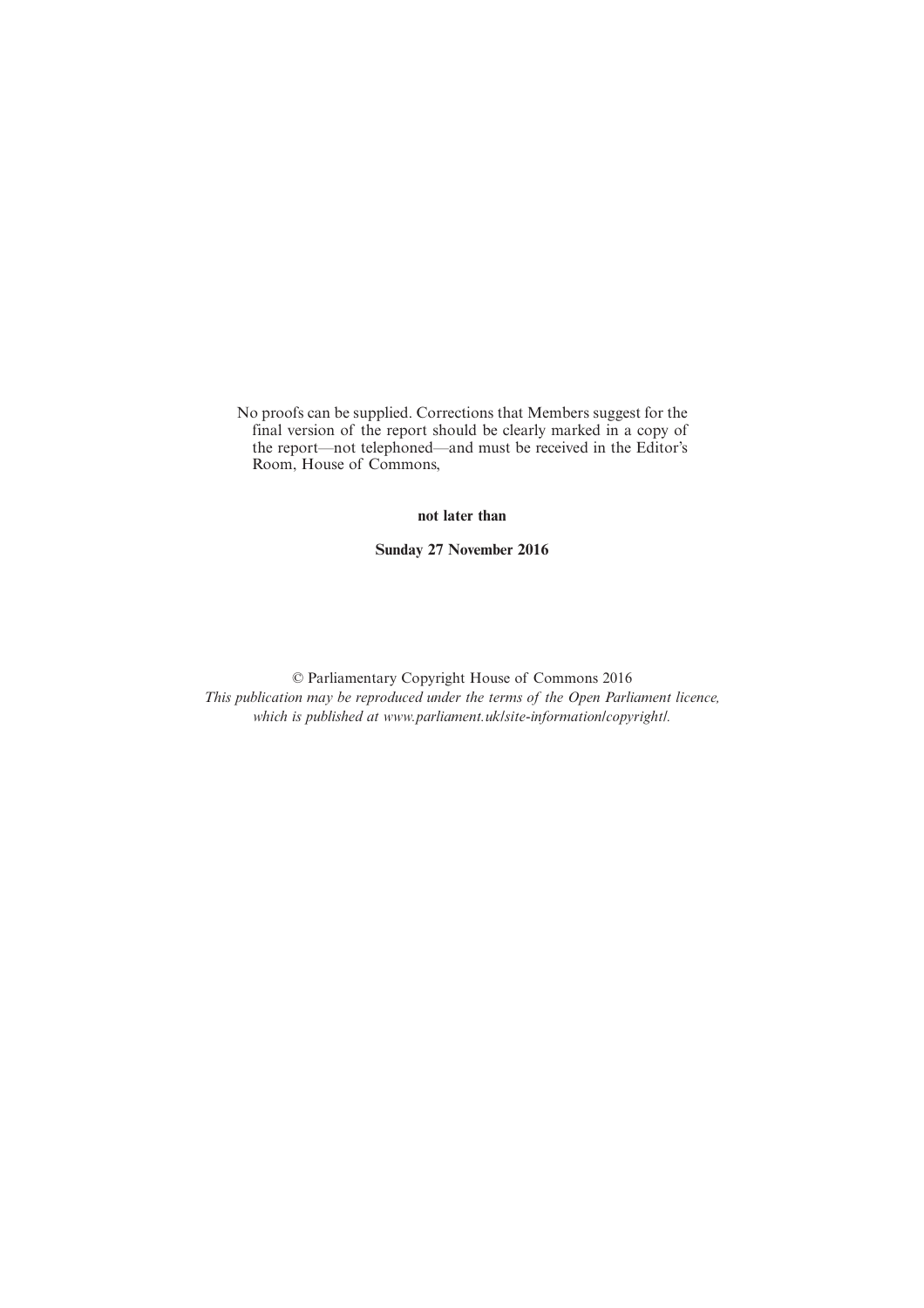### **The Committee consisted of the following Members:**

*Chair:* M<sup>R</sup> CHRISTOPHER CHOPE

- † Betts, Mr Clive *(Sheffield South East)* (Lab)
- † Blackman, Bob *(Harrow East)* (Con)
- † Buck, Ms Karen *(Westminster North)* (Lab)
- † Burrowes, Mr David *(Enfield, Southgate)* (Con)
- Donelan, Michelle *(Chippenham)* (Con)
- † Drummond, Mrs Flick *(Portsmouth South)* (Con)
- † Hayes, Helen *(Dulwich and West Norwood)* (Lab)
- † Jones, Mr Marcus *(Parliamentary Under-Secretary of State for Communities and Local Government)*
- † Mackintosh, David *(Northampton South)* (Con)
- † Matheson, Christian *(City of Chester)* (Lab)
- † Monaghan, Dr Paul *(Caithness, Sutherland and Easter Ross)* (SNP)
- † Pow, Rebecca *(Taunton Deane)* (Con)
- † Quince, Will *(Colchester)* (Con)
- † Slaughter, Andy *(Hammersmith)* (Lab)
- † Thewliss, Alison *(Glasgow Central)* (SNP)
- † Tomlinson, Michael *(Mid Dorset and North Poole)* (Con)

Glenn McKee, *Committee Clerk*

**† attended the Committee**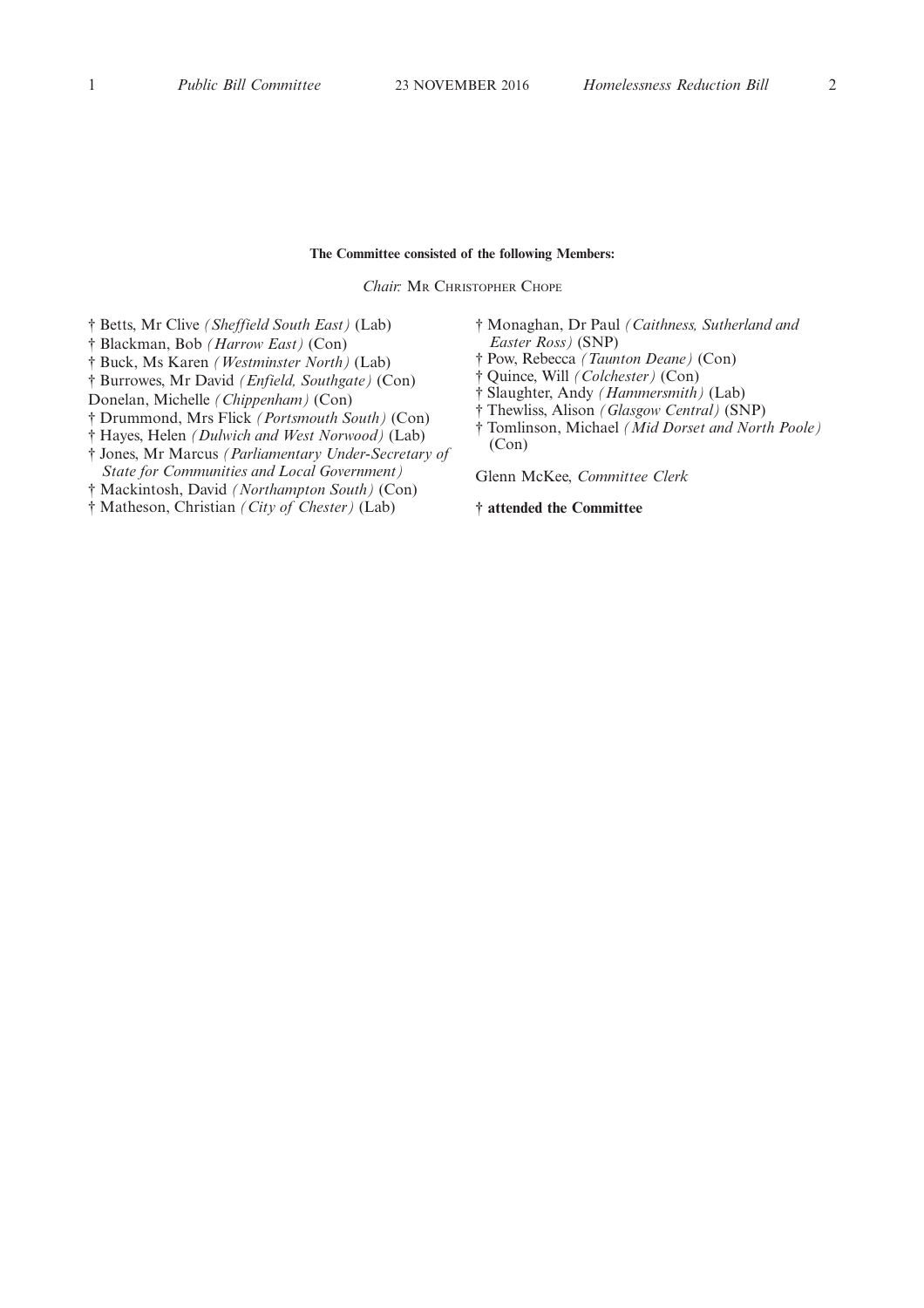### Public Bill Committee

*Wednesday 23 November 2016*

[M<sup>R</sup> CHRISTOPHER CHOPE *in the Chair*]

### **Homelessness Reduction Bill**

9.30 am

**The Chair:** Good morning. Before we consider the Bill in detail, I remind hon. Members that there will be the severest of sanctions against those who use mobile devices and, likewise, against those who try to drink tea or coffee during the sitting.

#### **Bob Blackman** (Harrow East) (Con): I beg to move,

That, if proceedings on the Homelessness Reduction Bill are not completed at this day's sitting, the Committee meets on Wednesdays while the House is sitting at 9.30 am.

It is a pleasure to serve under your chairmanship for the second week in a row, Mr Chope; I suspect that it will not be the last time. The motion will ensure that we have time for a full and constructive debate on the details of the Bill. I hope that everyone agrees that getting the Bill right in Committee is important, so that we can return it to the House in as complete a fashion as possible and it can complete its passage, particularly given that it has all-party support. I hope that the motion will have the full support of the Committee and that we can progress with a like mind.

**Andy Slaughter** (Hammersmith) (Lab): It is a pleasure to serve under your fair and clear chairmanship, Mr Chope. We always know where we stand when you are in the Chair, for good or ill. I have no reason to oppose the motion; the Opposition welcome the opportunity for open-ended debate on this important Bill.

My only observation is that the order of consideration is somewhat unorthodox. We are to start with clause 2, so the substantive clause 1 will come later, and probably not in the first sitting. I make no formal objection to that, but—I hope that the Government and the Bill's promoter hear this—if there are to be substantive amendments, it would be as well for those of us who may also table amendments if they could be made available sooner rather than later; otherwise we are going to get ourselves into a bit of mess, which will not help proceedings to be as clear and efficient as possible.

Not having seen any Government amendments yet, I make no criticism of them; I will wait until I see them. It would be helpful if the Minister or the promoter could indicate when they are likely to be tabled, because we will clearly either be wasting our time or getting our wires crossed if we try to amend something that is no longer going to be in the Bill.

**The Chair:** There are two separate motions. It will be more convenient to decide upon the first motion first, although the hon. Gentleman has just referred to some of the contents of the second motion.

*Question put and agreed to.*

### **Bob Blackman:** I beg to move,

That the Bill be considered in the following order, namely, Clause 2, Clause 3, Clause 8, Clause 9, Clauses 4 to 7, Clauses 10 to 13, Clause 1, new Clauses, new Schedules, remaining proceedings on the Bill.

Over the past few weeks, I and others have met stakeholders, in particular the Minister and his officials, to consider the Bill as presented on Second Reading. We will discuss potential amendments to some of the clauses, to make sure that their meaning is clarified, any errors are corrected and their effect is improved. One of the problems associated with this type of Bill is the consequences of changing the system. We do not want it to impact on that. My proposed order of consideration will allow sufficient time to complete the process. We are clear that we want to proceed on an all-party basis, working closely together in a collegiate fashion, so that amendments, especially Government amendments, are tabled in plenty of time and everyone has a chance to read and understand them, and, if Members want to propose further changes, we can do so.

One rationale for the order of consideration is that there has been substantial lobbying on clause 1 in particular. I propose that we debate that clause at the end, because that will allow us to ensure that any proposed amendments to it are drawn up in a suitable fashion, through parliamentary counsel, and circulated to Members. By the time we come to debate the clause, everyone on the Committee will have had a chance to see and understand the provisions and obtain any background information that they need.

That is the reason for a slightly strange order of consideration. One reason that clauses 4 to 7 are included later is that it was envisaged—although this may turn out not to be the case—that there might be consequential amendments to clause 4 in particular, as a result of amending clause 1. I understand from our discussions last night that that may not necessarily be the case.

The order of consideration gives us a sensible route for discussing the clauses. My understanding is that some of the earlier clauses are less likely to be controversial or require amendments, but we want to go through them in detail as well. I hope that, in that spirit, we can discuss the Bill in the order suggested. If colleagues are concerned and want to change it, I will understand, but I believe that it is a logical way of dealing with the Bill, because it is complicated and any changes will have consequences.

**Andy Slaughter:** I have nothing to add other than this: I understand that there is no formal programme motion for a private Member's Bill, but given the tactics that the hon. Gentleman has set out, I wonder when he envisages the first sitting taking place. It looks like there will be an interesting debate on clause 1 or what replaces it, but when will we get to that point? This is a bit like "Hamlet" without the prince: we are talking around the subject before we actually get to it. When will the new position on clause 1 be set out and when are we likely to debate it? Clearly, that is a matter for the Committee, but it would be useful to know what is in the minds of the Government and the promoter.

**Mr Clive Betts** (Sheffield South East) (Lab): I want to re-emphasise the point that my hon. Friend has made. It would be useful to have some idea of timing so that we